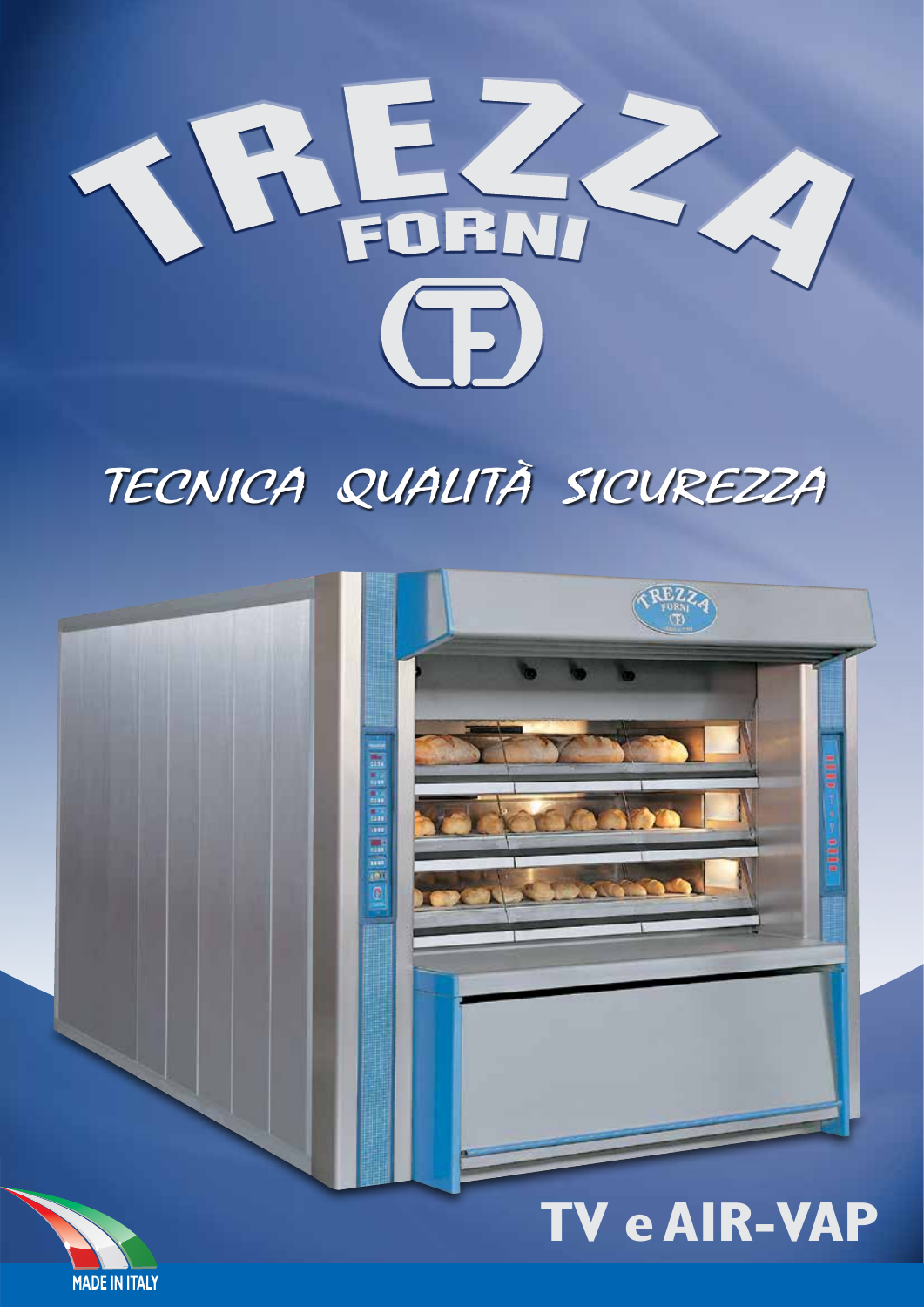**TVIL FORNO A TUBI ANULARI DI VAPORE • THE STEAM TUBES OVEN • FOUR A TUBES DE VAPEUR • DER OFEN MIT RINGFÖRMIGEN ROHREN** 



cottura del forno a tubi di vapore, il nostro forno è dotato di un dispositivo che consente di abbassare la temperatura di una camera rispetto all'altra. **Cottura:** oltre alla classica

perfetta cottura del pane, cielo e platea sono riscaldati separatamente; i tubi sono più fitti verso la facciata del forno per una perfetta cottura anche sulla bocca. **Tubi di vapore:** per una

da distribuzione ed accumulo di calore più durevole per la perfetta cottura di ogni tipo di pane. **Platee in granulato:** morbi-

**Vaporiere a comando elettrico:** potenti e di facile pulizia per il loro posiziona-.<br>mento sul fronte del forno. **Vaporiere a comando**

versatile per poter funzionare a gas, gasolio, olio pere a gas, gasolio, olio pe-sante, legna ecc. sante, legna ecc. **Fornacella:** prefabbricata e

**Facciata:** totalmente in ac-ciaio inox; ciò assicura una ciaio inox; ciò assicura una maggior resistenza all'usumaggior resistenza all'usura, all'umidità e al calore. ra, all'umidità e al calore. **Facciata:** totalmente in ac-

**Portine di informamento:**<br>in cristallo temperato, a pain cristallo temperato, a palette bilanciate, per una ra-lette bilanciate, per una rapida apertura; facilmente pida apertura; facilmente smontabili per la loro puli-smontabili per la loro pulizia. **Portine di infornamento:** zia.

**Bancale e portine:** portine **Bancale e portine:** portine e bancale sono smontabili e bancale sono smontabili a per un facile controllo e pu-a per un facile controllo e pulizia del bruciatore, vaporie-lizia del bruciatore, vaporiere e quadro elettrico. re e quadro elettrico.

**Quadro comandi:** completo **Quadro comandi:** completo e di facile lettura, inoltre è e di facile lettura, inoltre è dotato di un temporizzatore dotato di un temporizzatore di cottura, dispositivo di si-di cottura, dispositivo di sicurezza camino e di un ter-curezza camino e di un termostato di sicurezza. mostato di sicurezza.

#### $\blacksquare$  SPECIFICATIONS DATI TECNICI **NECHNICAL**

tubes of classic baking ovens, our unit is equipped with a device which permits differentiation of the temperature of each single cham $er.$ **Baking:** besides the steam ber.

bread baking, the ceiling and the bedplate are separately heated; the steam tubes are more numerous towards the front of the oven for perfect baking even when the bread is situated near the oven doors. **Steam tubes:** for perfect il

smooth heat distribution and more durable heat accumulation for even baking of any kind of bread. **Granulate bedplates:**

steam generators: of high performance and easy to .<br>clean due to their position in the front part of the oven. the front part of the oven. **Electrically controlled**

versatile, can operate either versatile, can operate either a with gas, diesel, fuel oil, or a with gas, diesel, fuel oil, or i wood, etc.  $i$   $\cdots$ **Furnace:** prefabricated and

**Front:** completely made of stainiess steel; this assures stainiess steel; this assures a better resistance to wear, a better resistance to wear, humidity and heat. humidity and heat. **Front:** completely made of

**Oven loading doors:** ma-**Oven loading doors:** made of tempered glass with de of tempered glass with a balanced supporis for a quick and easy opening; quick and easy opening; they are easily removable they are easily removable for cleaning. for cleaning. a balanced supporis for a

**Bed and doors:** bed and **Bed and doors:** bed and doors can be dismantled for doors can be dismantled for easy inspeotion and clea-easy inspeotion and cleaning of the burner, the ning of the burner, the steam generators and the steam generators and the electric board. electric board.

**Control board:** complete il **Control board:** complete il and easy-to-read. Also and easy-to-read. Also equipped wilh a baking ti-equipped wilh a baking timer, stack safety device mer, stack safety device and safety thermostat. and safety thermostat.

#### DATEN **TECHNISCHEN**

**FOR A FORM IN THE STEAM TODES OF A TUBES BE VALIDATE BETWEEN THE MINOLUMENTAL MUNICIPAL STEAM IN THE STEAM IN THE STEAM IN THE STEAM IN THE STEAM IN THE STEAM IN THE STEAM IN THE STEAM IN THE STEAM IN THE STEAM IN THE STE** 

ner Kommunchen: Backen: mit<br>Ofen mit Schwadenrobren, Dien mit Schwauenfooren. ist unser Ofen mit einer Vorichtung versehen, die ermöglicht, di e Temperatur in einer Kammer gegenüber den anderen Kammern zu senken. Nehen **Backen:** Neben dem herkommlichen Backen im richtung versehen, die

Schwadenrohre: Für ein perfektes Backen des Brots ist die Kammer oben und unten separat geheizt. In der Nähe der Fassade sind mehrer e Rohre angebracht, damit auch bei der Öffnung ein perfektes Backen möglich ist.

Sanfte Verteilung und Speicherung der Hitze mit großer Beständigkeit für ein perfektes Backergebnis jeder Brotsorte. **Grundplatte aus Granulat:**

**Schwadenerrouger mit elektrischem Betrieb:** Leistungsstark und einfach zu reinigen aufgrund ibrer Position an der Vorderseite des Ofens. **Schwadenerrouger mit**

und vielseitig, um mit Gas, mit vielseinig, um mit start, Gasöl, Schweröl, Holz, etc. funktionieren zu können. funktionieren zu können. **Brennofen:** Vorgefertigt

**Fassade:** Vollkommen aus rostfreiem Stahl. Dies rostmommen Stahl. Dies gewährleistet eine größere Beständigkeit gegen Abnut-Beständigkeit gegen Abnut-<br>Jung-Foughtigkeit und Hitze zung, Feuchtigkeit und Hitze. zung, Feuchtigkeit und Hitze. **Fassade:** Vollkommen aus<br>rostfreiem Stahl. Dies

**Ladetüren:** Aus Sicherteit-sglas mit Kipptüren für eine sglas mit Kipptüren für eine rasche Öffnung. Sie können i rasche Öffnung. Sie können i zur Reinigung leicht abmontiert werden. tiert werden. **Ladetüren:** Aus Sicherteit-

**Auflage und Türen:** Die Tü-**Auflage und Türen:** Die Türen und Auflage können für ren und Auflage können für eine einfache Kontrolle und eine einfache Kontrolle und Reinigung des Brenners, Reinigung des Brenners, der Schwadenerzeuger und der Schwadenerzeuger und der elektrischen Schalitafel der elektrischen Schalitafel ahmontiert werden. ahmontiert werden.

**Schalttafel:** Komplett und **Schalttafel:** Komplett und mit einfacher Ablesung. mit einfacher Ablesung. Ferner ist sie mit einem Ti-Ferner ist sie mit einem Timer, einer Sicherheitsvorri-mer, einer Sicherheitsvorrichtung für den Kamin und chtung für den Kamin und einem Sicherheitsthermo-einem Sicherheitsthermostat versehen. stat versehen.

#### **TÉCNICOS DATOS**

sica cocción del horno de tubos de vapor, nuestro horno está dotado de un dispositivo que permite disminuir la temperatura de una cámara con respecto a la otra. Cocción: además de la clá-

**Tubos de vapor:** para una perfecta cocción del plan, techo y solera se calientan por separado. Además los tubos están más juntos en la parte de la fachada, para una perfecia cocción junto a il la boca.

sueve distribución y acumulación de calor más duradera para la perfecta cocción de cualquier tipo de pan. **Soleras en granulado:**

mando eléctrico: potentes y de fácil limpieza por su posición en el frente del horno. **Generador de vapor con**

versatil para poder funcionar con cualquier cornbustible, gas, gas-oil, aceite peare, gas, gas-oil, aceite pe sado, lena, carbón, etc. sado, lena, carbón, etc. **Hornilla:** prefabricada y

recrited in abricada en ace-<br>ro inoxidable, lo que aseguro inoxidable, lo que asegu-ra una mayor resistencia al ra una mayor resistencia al uso, a la humedad y al calor. uso, a la humedad y al calor. **Fachada:** fabricada en ace-

**Puertas del horno:** en cri-stal templado, con pestillos stal templado, con pestillos<br>basculantes para una aperbasculantes para una aper-tura rápida, facilmente detura rápida, facilmente desmontables para su limpie-smontables para su limpieza. za. **Puertas del horno:** en cri-

**Bancada y portezuelas: Bancada y portezuelas:** las portezuelas y la banca-las portezuelas y la bancada son desmontables para da son desmontables para el fácil control y limpieza del el fácil control y limpieza del quemador, de los genera-quemador, de los generadores de vapor y del cuadro dores de vapor y del cuadro eléctrico. eléctrico.

**Cuadro de mando:** com-**Cuadro de mando:** completo y de fácil loetura: está pleto y de fácil loetura: está provisto además de un tem-provisto además de un temporizador de cocción, de un porizador de cocción, de un dispositivo de seguridad de dispositivo de seguridad de la chimenea y de un termo-la chimenea y de un termostato de seguridad. stato de seguridad.

TECHNIQUES DANNÉES

son classique du four à tubes de vapeur, notre four est équipé d'un dispositif qui permet de réduire la température d'une chambre par rapport à l'autre. Cuisson: en sus de la cuis-

**Tubes de vapeur:** pour une cuisson parfaite du pain, la voûte et la sole sont chauffées séparément; les tubes sont plus serrés vers la façade du four, pour une cuisson parfait près de la porte d'enfournement aussi.

bution douce et accumulation de chaleur plus durable pour la cuisson parfaite de tout type de pain. **Soles en granulat:** distri-

commande éloctrique: ils sont puissants et faciles à nettoyer en raison de leur positionnement sur la façade du four. **Génératours de vapeur à**

versel pour pouvoir fonctionner au gaz, au gas-oil,  $\frac{1}{2}$  au mazout à bois atc au mazout, à bois, etc. au mazout, à bois, etc. **Foyer:** préfabriqué et uni-

acier inoxydable, ce qui asacier inoxydable, ce qui as-sure une plus grande résistance à l'usure, à l'humistance à la station  $\frac{1}{2}$ dité et à la chalcur. dité et à la chalcur. **Façade:** entièrement en il

**Portes d'enfournement:** en cristal trempé, à palettes en cristal trempé, à palettes balancées pour une ouverbalancées pour une ouverture rapide; aisément dé-ture rapide; aisément démontables pour leur net-montables pour leur nettoyage. toyage. **Portes d'enfournement:**

**Embase et portes:** les portes et l'embase sont démon-tes et l'embase sont démontables pour un controle et tables pour un controle et un nettoyage aisés du bru-un nettoyage aisés du bruleur, des générateurs de va-leur, des générateurs de vapeur et du tableau électri-peur et du tableau électrique. que. **Embase et portes:** les por-

**Tableau de commande: Tableau de commande:** complet et facile à lire; de complet et facile à lire; de plus, il est équipé d'une mi-plus, il est équipé d'une minuterie de cuisson, d'un di-nuterie de cuisson, d'un dispositif de sécurité de la spositif de sécurité de la cheminée et d'un thermo-cheminée et d'un thermostat de sureté. stat de sureté.

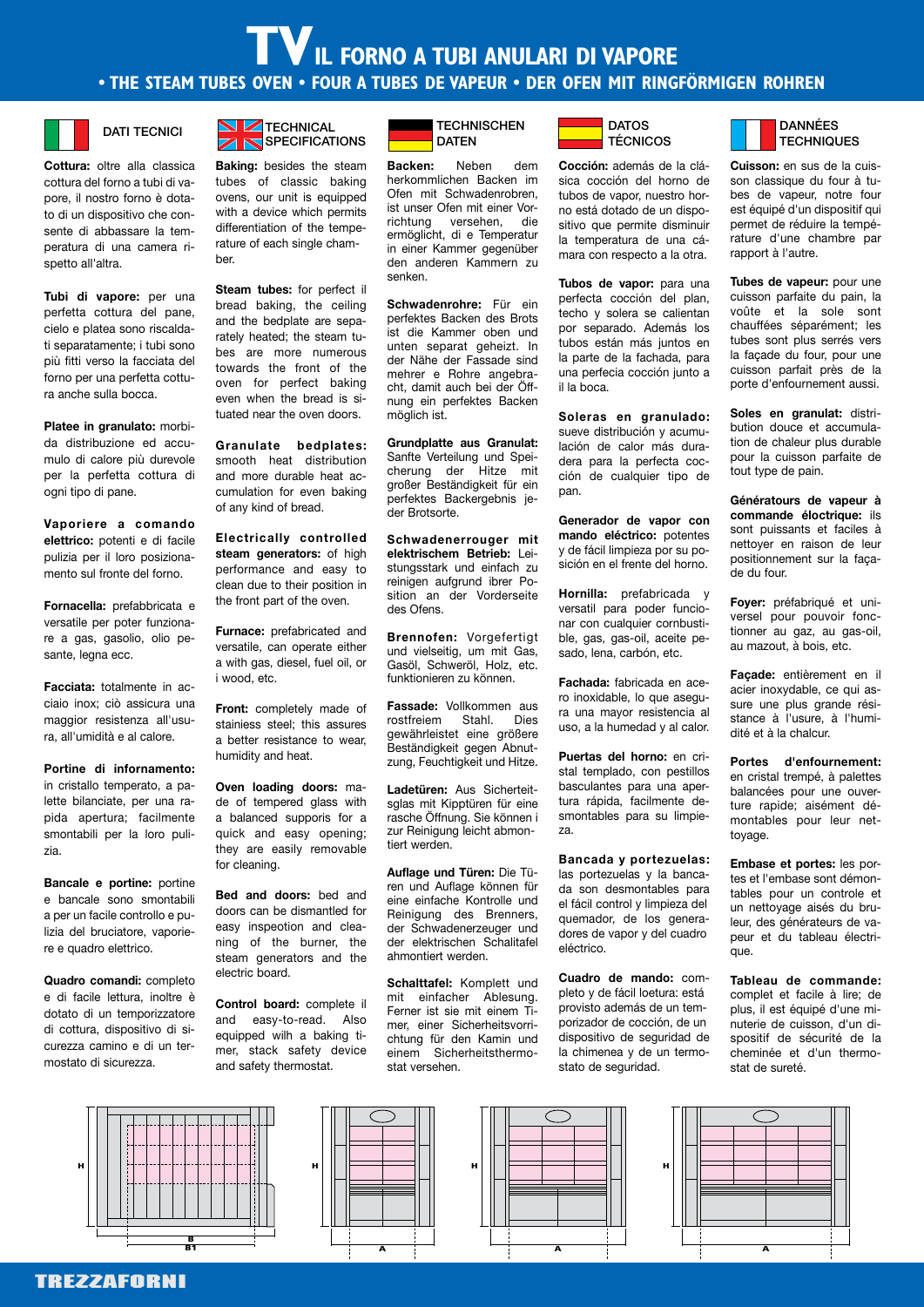| Superficie di cottura m <sup>2</sup><br>Baking surface m <sup>2</sup><br>Backfläche m <sup>2</sup><br>Superficie de cocción m <sup>2</sup><br>Surface de cuisson m <sup>2</sup> |                | <b>Modello</b><br>Model<br>Modell<br><b>Modelos</b><br>Modèle | <b>MISURE INTERNE CAMERA</b><br><b>INSIDE DIMENSIONS</b><br><b>INTERNE ABMESSUNG DER KAMMER</b><br><b>DIMENSIONES INTERIOR CAMARA</b><br>DIMENSIONS INTERIEURES DE LA CHAMBRE |                                                           |                                                         | <b>MISURE ESTERNE FORNO</b><br><b>EXTERNAL DIMENSIONS OVEN</b><br><b>AUSSENMASSE DES OFENS</b><br>DIMENSIONES EXTERNAS HORNO<br>DIMENSIONS EXTERIEURES DU FOUR |                                                         |                                                |
|---------------------------------------------------------------------------------------------------------------------------------------------------------------------------------|----------------|---------------------------------------------------------------|-------------------------------------------------------------------------------------------------------------------------------------------------------------------------------|-----------------------------------------------------------|---------------------------------------------------------|----------------------------------------------------------------------------------------------------------------------------------------------------------------|---------------------------------------------------------|------------------------------------------------|
|                                                                                                                                                                                 |                |                                                               | Porte<br><b>Doors</b><br>Türen<br>Puertas<br>Portes                                                                                                                           | Profondità<br>Depth<br>Tiefe<br>Profundidad<br>Profondeur | Larghezza<br>Width<br><b>Breite</b><br>Ancho<br>Largeur | Lunghezza<br>Length<br>Länge<br>Largo<br>Longueur                                                                                                              | Larghezza<br>Width<br><b>Breite</b><br>Ancho<br>Largeur | Altezza<br>Height<br>Höhe<br>Altura<br>Hauteur |
| MODELLE MIT 2 KAMMERN<br>MODELES A 2 CHAMBRES<br>CAMARAS<br>CAMERE<br>2 CHAMBERS MODEL<br>$\sim$<br>$\sim$<br><b>MODELLIA</b><br>MODELOS A                                      | 4,15           | 2C/2Pcc                                                       | $\overline{2}$<br>3<br>$\overline{4}$                                                                                                                                         | 1660                                                      | 1240                                                    | 2865                                                                                                                                                           | 1880                                                    | 2200                                           |
|                                                                                                                                                                                 | 4,80           | 2C/2Pc                                                        |                                                                                                                                                                               | 1925                                                      | 1240                                                    | 3130                                                                                                                                                           | 1880                                                    | 2200                                           |
|                                                                                                                                                                                 | 5,45           | 2C/2Pm                                                        |                                                                                                                                                                               | 2190                                                      | 1240                                                    | 3395                                                                                                                                                           | 1880                                                    | 2200                                           |
|                                                                                                                                                                                 | 6,15           | 2C/2PI                                                        |                                                                                                                                                                               | 2455                                                      | 1240                                                    | 3660                                                                                                                                                           | 1880                                                    | 2200                                           |
|                                                                                                                                                                                 | 6,75           | 2C/2PII                                                       |                                                                                                                                                                               | 2720                                                      | 1240                                                    | 3925                                                                                                                                                           | 1880                                                    | 2200                                           |
|                                                                                                                                                                                 | 6,20           | 2C/3Pcc                                                       |                                                                                                                                                                               | 1660                                                      | 1860                                                    | 2865                                                                                                                                                           | 2500                                                    | 2200                                           |
|                                                                                                                                                                                 | 7,20           | 2C/3Pc                                                        |                                                                                                                                                                               | 1925                                                      | 1860                                                    | 3130                                                                                                                                                           | 2500                                                    | 2200                                           |
|                                                                                                                                                                                 | 8,15           | 2C/3Pm                                                        |                                                                                                                                                                               | 2190                                                      | 1860                                                    | 3395                                                                                                                                                           | 2500                                                    | 2200                                           |
|                                                                                                                                                                                 | 9,15           | 2C/3PI                                                        |                                                                                                                                                                               | 2455                                                      | 1860                                                    | 3660                                                                                                                                                           | 2500                                                    | 2200                                           |
|                                                                                                                                                                                 | 10,15          | 2C/3PII                                                       |                                                                                                                                                                               | 2720                                                      | 1860                                                    | 3925                                                                                                                                                           | 2500                                                    | 2200                                           |
|                                                                                                                                                                                 | 8,25           | 2C/4Pcc                                                       |                                                                                                                                                                               | 1660                                                      | 2480                                                    | 2865                                                                                                                                                           | 3120                                                    | 2200                                           |
|                                                                                                                                                                                 | 9,55           | 2C/4Pc                                                        |                                                                                                                                                                               | 1925                                                      | 2480                                                    | 3130                                                                                                                                                           | 3120                                                    | 2200                                           |
|                                                                                                                                                                                 | 10,90          | 2C/4Pm                                                        |                                                                                                                                                                               | 2190                                                      | 2480                                                    | 3395                                                                                                                                                           | 3120                                                    | 2200                                           |
|                                                                                                                                                                                 | 12,20          | 2C/4PI                                                        |                                                                                                                                                                               | 2455                                                      | 2480                                                    | 3660                                                                                                                                                           | 3120                                                    | 2200                                           |
| LE MIT 3 KAMMERN<br>LOS A 3 CAMARAS<br>ES A 3 CHAMBRES<br>3 CAMERE<br><b>IAMBERS MODEL</b><br>⋖<br>ELLI.<br>3 CH,<br>MODELL<br>MODEL<br>MODEL<br><b>NODI</b>                    | 13,50          | 2C/4PII                                                       | $\overline{2}$<br>3<br>4                                                                                                                                                      | 2720                                                      | 2480                                                    | 3925                                                                                                                                                           | 3120                                                    | 2200                                           |
|                                                                                                                                                                                 | 6,20           | 3C/2Pcc                                                       |                                                                                                                                                                               | 1660                                                      | 1240                                                    | 2865                                                                                                                                                           | 1880                                                    | 2200                                           |
|                                                                                                                                                                                 | 7,20           | 3C/2Pc                                                        |                                                                                                                                                                               | 1925                                                      | 1240                                                    | 3130                                                                                                                                                           | 1880                                                    | 2200                                           |
|                                                                                                                                                                                 | 8,15           | 3C/2Pm                                                        |                                                                                                                                                                               | 2190                                                      | 1240                                                    | 3395                                                                                                                                                           | 1880                                                    | 2200                                           |
|                                                                                                                                                                                 | 9,15           | 3C/2PI                                                        |                                                                                                                                                                               | 2455                                                      | 1240                                                    | 3660                                                                                                                                                           | 1880                                                    | 2200                                           |
|                                                                                                                                                                                 | 10,15          | 3C/2PII                                                       |                                                                                                                                                                               | 2720                                                      | 1240                                                    | 3925                                                                                                                                                           | 1880                                                    | 2200                                           |
|                                                                                                                                                                                 | 9,30           | 3C/3Pcc                                                       |                                                                                                                                                                               | 1660                                                      | 1860                                                    | 2865                                                                                                                                                           | 2500                                                    | 2200                                           |
|                                                                                                                                                                                 | 10,75          | 3C/3Pc                                                        |                                                                                                                                                                               | 1925                                                      | 1860                                                    | 3130                                                                                                                                                           | 2500                                                    | 2200                                           |
|                                                                                                                                                                                 | 12,25          | 3C/3Pm                                                        |                                                                                                                                                                               | 2190                                                      | 1860                                                    | 3395                                                                                                                                                           | 2500                                                    | 2200                                           |
|                                                                                                                                                                                 | 13,70          | 3C/3PI                                                        |                                                                                                                                                                               | 2455                                                      | 1860                                                    | 3660                                                                                                                                                           | 2500                                                    | 2200                                           |
|                                                                                                                                                                                 | 15,20          | 3C/3PII                                                       |                                                                                                                                                                               | 2720                                                      | 1860                                                    | 3925                                                                                                                                                           | 2500                                                    | 2200                                           |
|                                                                                                                                                                                 | 12,35          | 3C/4Pcc                                                       |                                                                                                                                                                               | 1660                                                      | 2480                                                    | 2865                                                                                                                                                           | 3120                                                    | 2200                                           |
|                                                                                                                                                                                 | 14,35          | 3C/4Pc                                                        |                                                                                                                                                                               | 1925                                                      | 2480                                                    | 3130                                                                                                                                                           | 3120                                                    | 2200                                           |
|                                                                                                                                                                                 | 16,30          | 3C/4Pm<br>3C/4PI                                              |                                                                                                                                                                               | 2190                                                      | 2480<br>2480                                            | 3395                                                                                                                                                           | 3120<br>3120                                            | 2200<br>2200                                   |
|                                                                                                                                                                                 | 18,30<br>20,25 | 3C/4PII                                                       |                                                                                                                                                                               | 2455<br>2720                                              | 2480                                                    | 3660<br>3925                                                                                                                                                   | 3120                                                    | 2200                                           |
|                                                                                                                                                                                 |                |                                                               |                                                                                                                                                                               |                                                           |                                                         |                                                                                                                                                                |                                                         |                                                |
| MODELLE MIT 4 KAMMERN<br>MODELOS A 4 CAMARAS<br>MODELES A 4 CHAMBRES<br>MODELLI A 4 CAMERE<br>4 CHAMBERS MODEL                                                                  | 8,25           | 4C/2Pcc                                                       | - 2<br>3<br>4                                                                                                                                                                 | 1660                                                      | 1240                                                    | 2865                                                                                                                                                           | 1880                                                    | 2400                                           |
|                                                                                                                                                                                 | 9,55           | 4C/2Pc                                                        |                                                                                                                                                                               | 1925                                                      | 1240                                                    | 3130                                                                                                                                                           | 1880                                                    | 2400                                           |
|                                                                                                                                                                                 | 10,90          | 4C/2Pm                                                        |                                                                                                                                                                               | 2190                                                      | 1240                                                    | 3395                                                                                                                                                           | 1880                                                    | 2400                                           |
|                                                                                                                                                                                 | 12,20          | 4C/2PI                                                        |                                                                                                                                                                               | 2455                                                      | 1240                                                    | 3660                                                                                                                                                           | 1880                                                    | 2400                                           |
|                                                                                                                                                                                 | 13,50          | 3C/2PII                                                       |                                                                                                                                                                               | 2720                                                      | 1240                                                    | 3925                                                                                                                                                           | 1880                                                    | 2400                                           |
|                                                                                                                                                                                 | 12,35          | 4C/3Pcc                                                       |                                                                                                                                                                               | 1660                                                      | 1860                                                    | 2865                                                                                                                                                           | 2500                                                    | 2400                                           |
|                                                                                                                                                                                 | 14,35          | 4C/3Pc                                                        |                                                                                                                                                                               | 1925                                                      | 1860                                                    | 3130                                                                                                                                                           | 2500                                                    | 2400                                           |
|                                                                                                                                                                                 | 16,30          | 4C/3Pm                                                        |                                                                                                                                                                               | 2190                                                      | 1860                                                    | 3395                                                                                                                                                           | 2500                                                    | 2400                                           |
|                                                                                                                                                                                 | 18,30          | 4C/3PI                                                        |                                                                                                                                                                               | 2455                                                      | 1860                                                    | 3660                                                                                                                                                           | 2500                                                    | 2400                                           |
|                                                                                                                                                                                 | 20,25          | 4C/3PII                                                       |                                                                                                                                                                               | 2720                                                      | 1860                                                    | 3925                                                                                                                                                           | 2500                                                    | 2400                                           |
|                                                                                                                                                                                 | 16,50          | 4C/4Pcc                                                       |                                                                                                                                                                               | 1660                                                      | 2480                                                    | 2865                                                                                                                                                           | 3120                                                    | 2400                                           |
|                                                                                                                                                                                 | 19,10          | 4C/4Pc                                                        |                                                                                                                                                                               | 1925                                                      | 2480                                                    | 3130                                                                                                                                                           | 3120                                                    | 2400                                           |
|                                                                                                                                                                                 | 21,75          | 4C/4Pm                                                        |                                                                                                                                                                               | 2190                                                      | 2480                                                    | 3395                                                                                                                                                           | 3120                                                    | 2400                                           |
|                                                                                                                                                                                 | 24,35          | 4C/4PI                                                        |                                                                                                                                                                               | 2455                                                      | 2480                                                    | 3660                                                                                                                                                           | 3120                                                    | 2400                                           |
|                                                                                                                                                                                 | 27,00          | 4C/4PII                                                       |                                                                                                                                                                               | 2720                                                      | 2480                                                    | 3925                                                                                                                                                           | 3120                                                    | 2400                                           |

*FORNO TV FORNO TV FORNO TV*